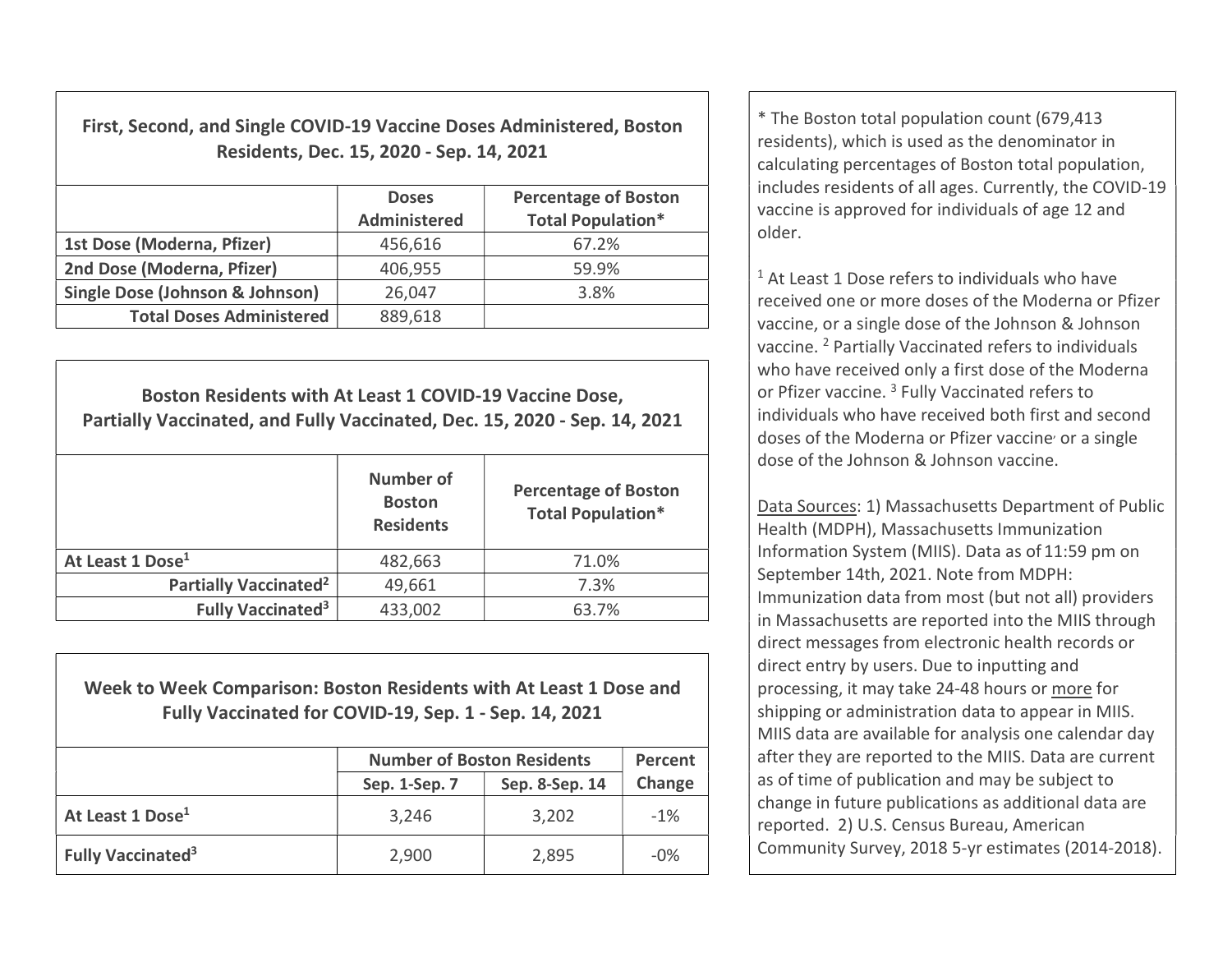

\* Total number of individuals receiving their initial dose in the 10-week period.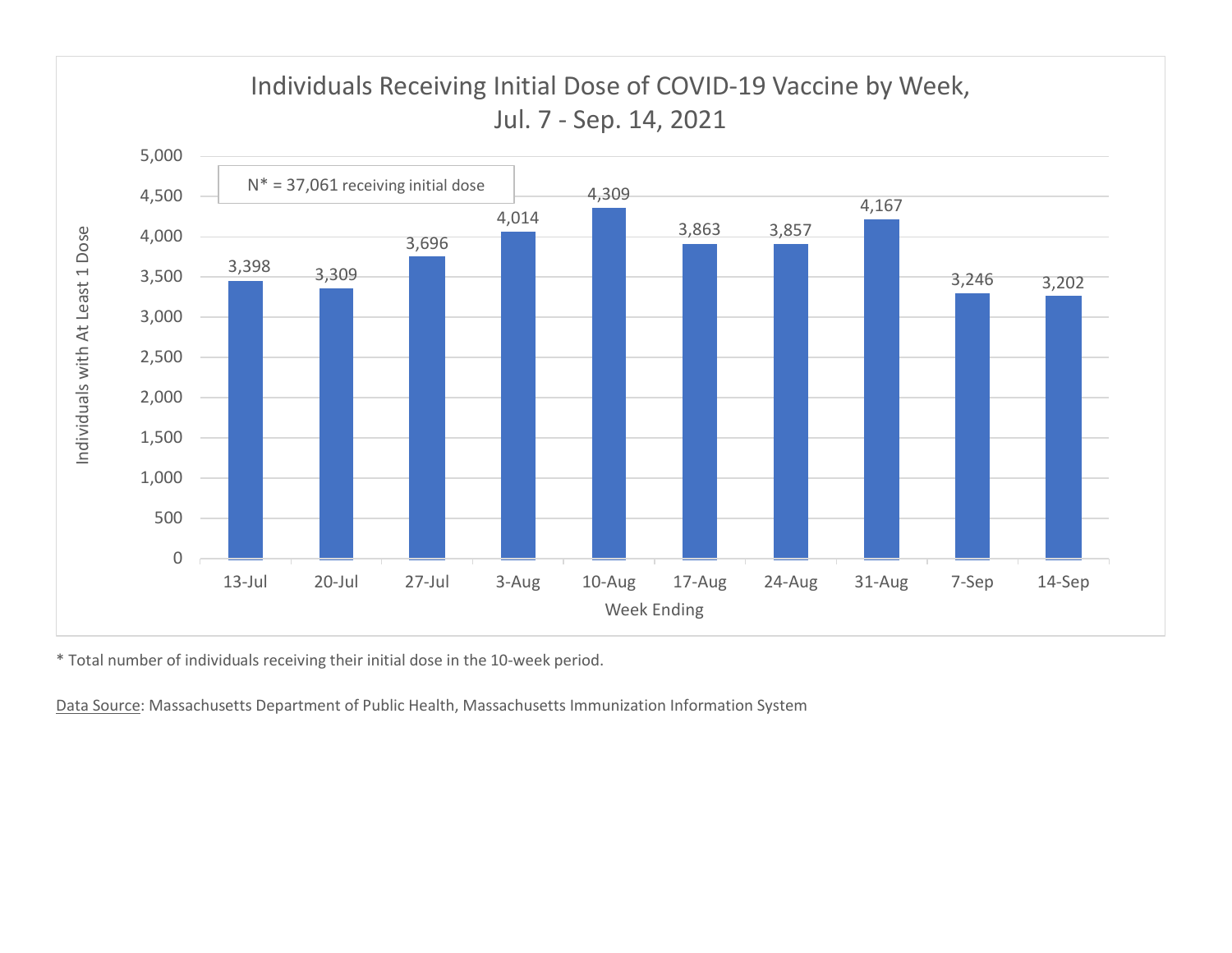

\* Total number of individuals receiving their final dose in the 10-week period.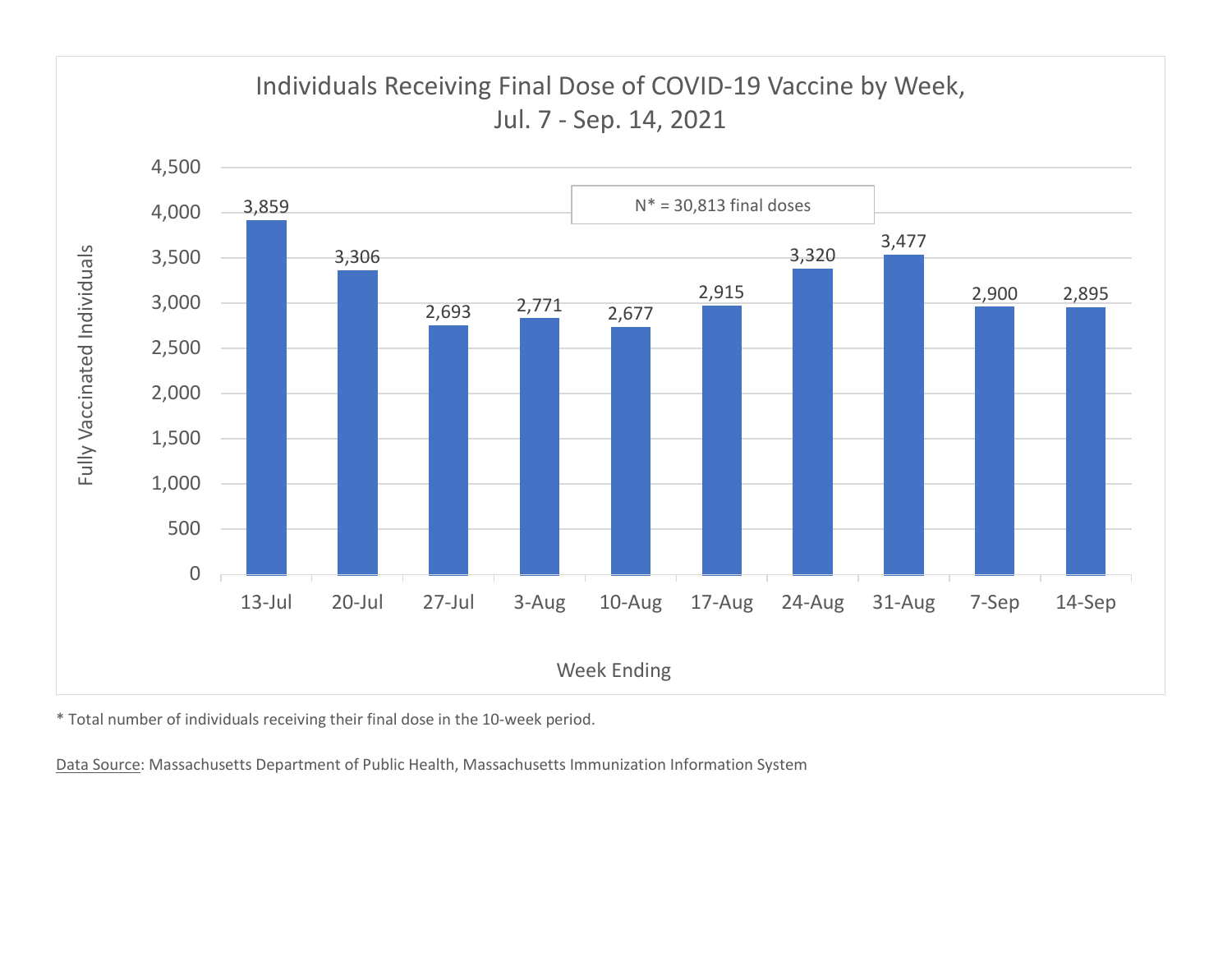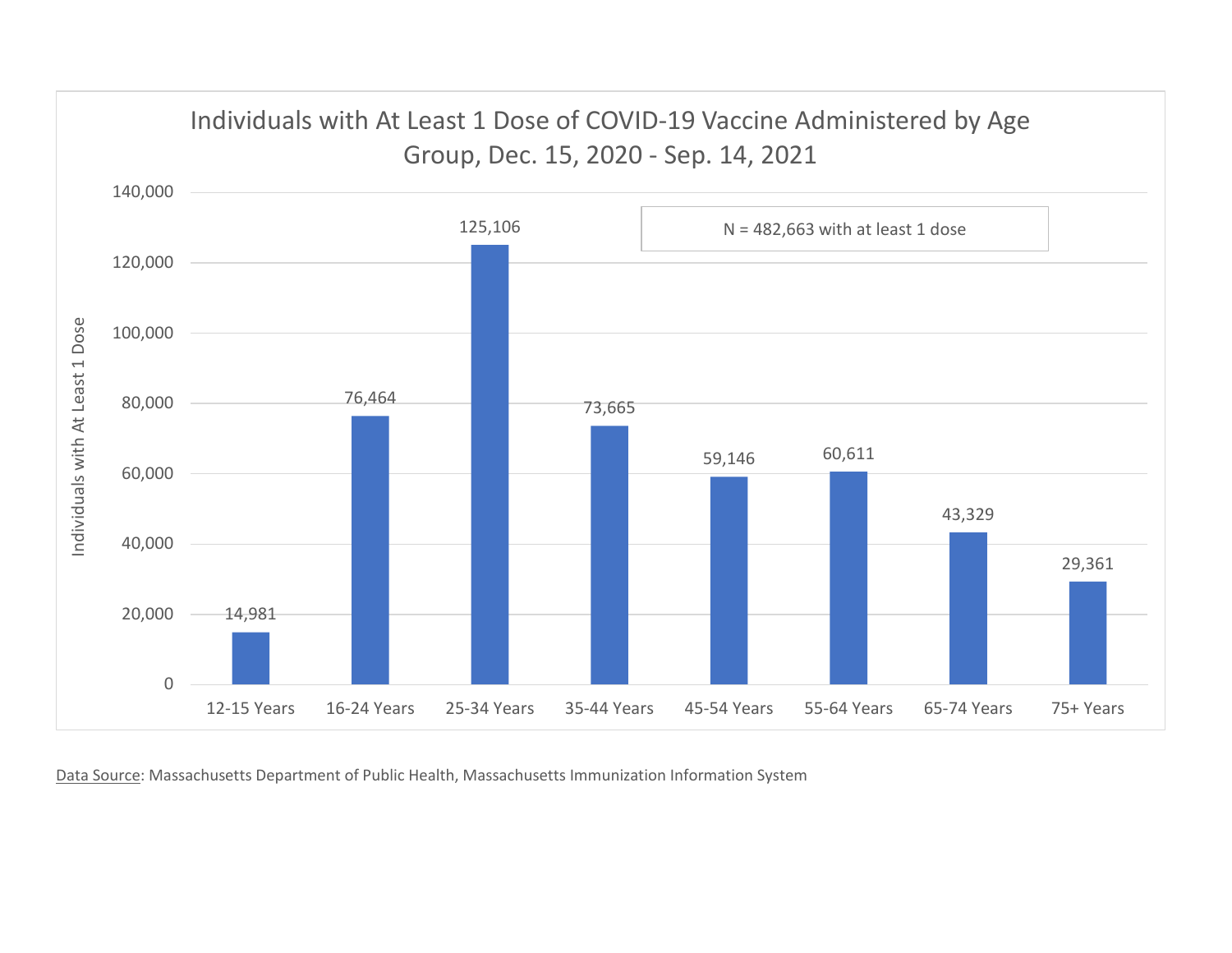

Percentage of overall Boston population with at least 1 dose = 71.0%.

Data Sources: Massachusetts Department of Public Health, Massachusetts Immunization Information System; U.S. Census Bureau, American Community Survey, 2018 5-yr estimates (2014-2018)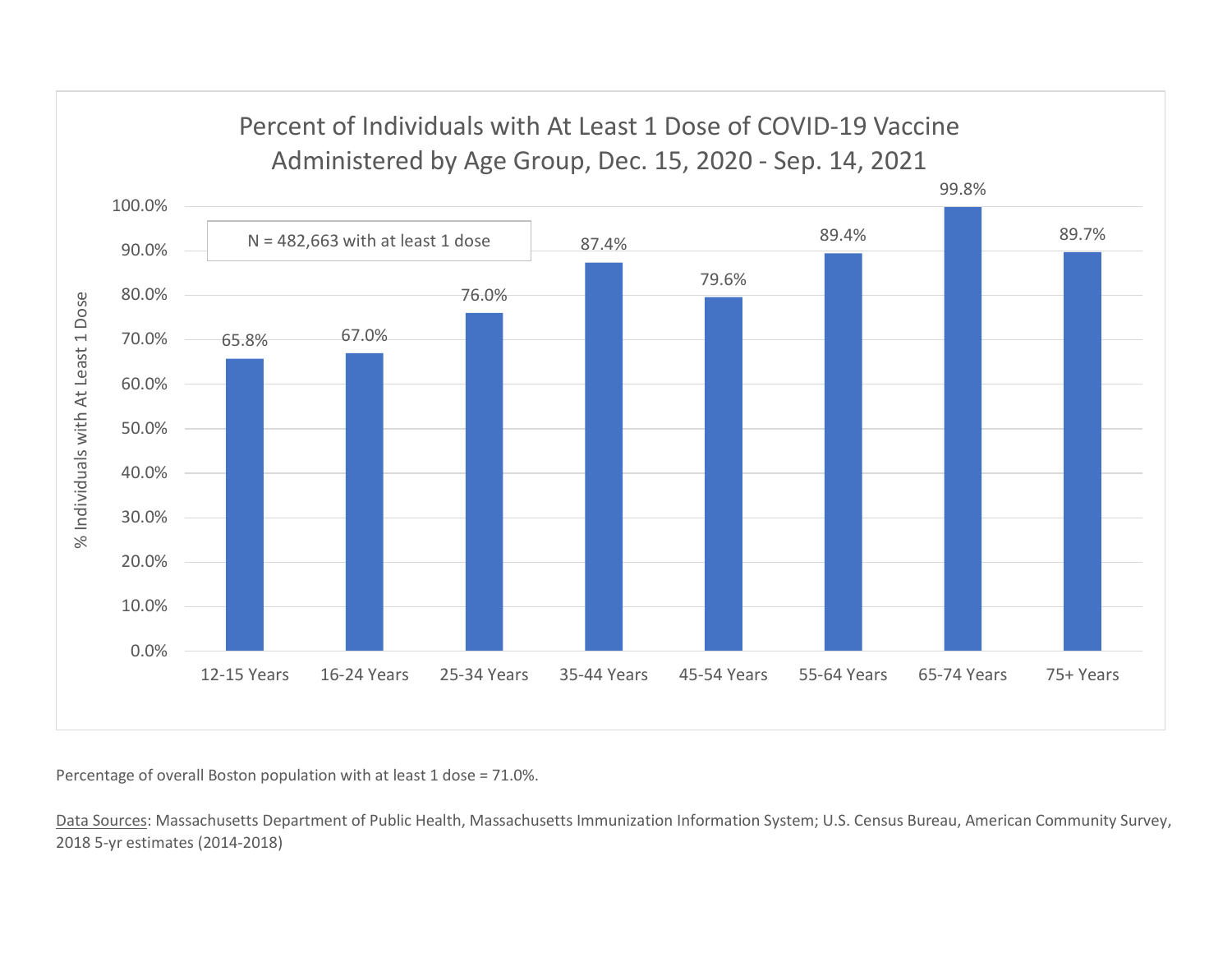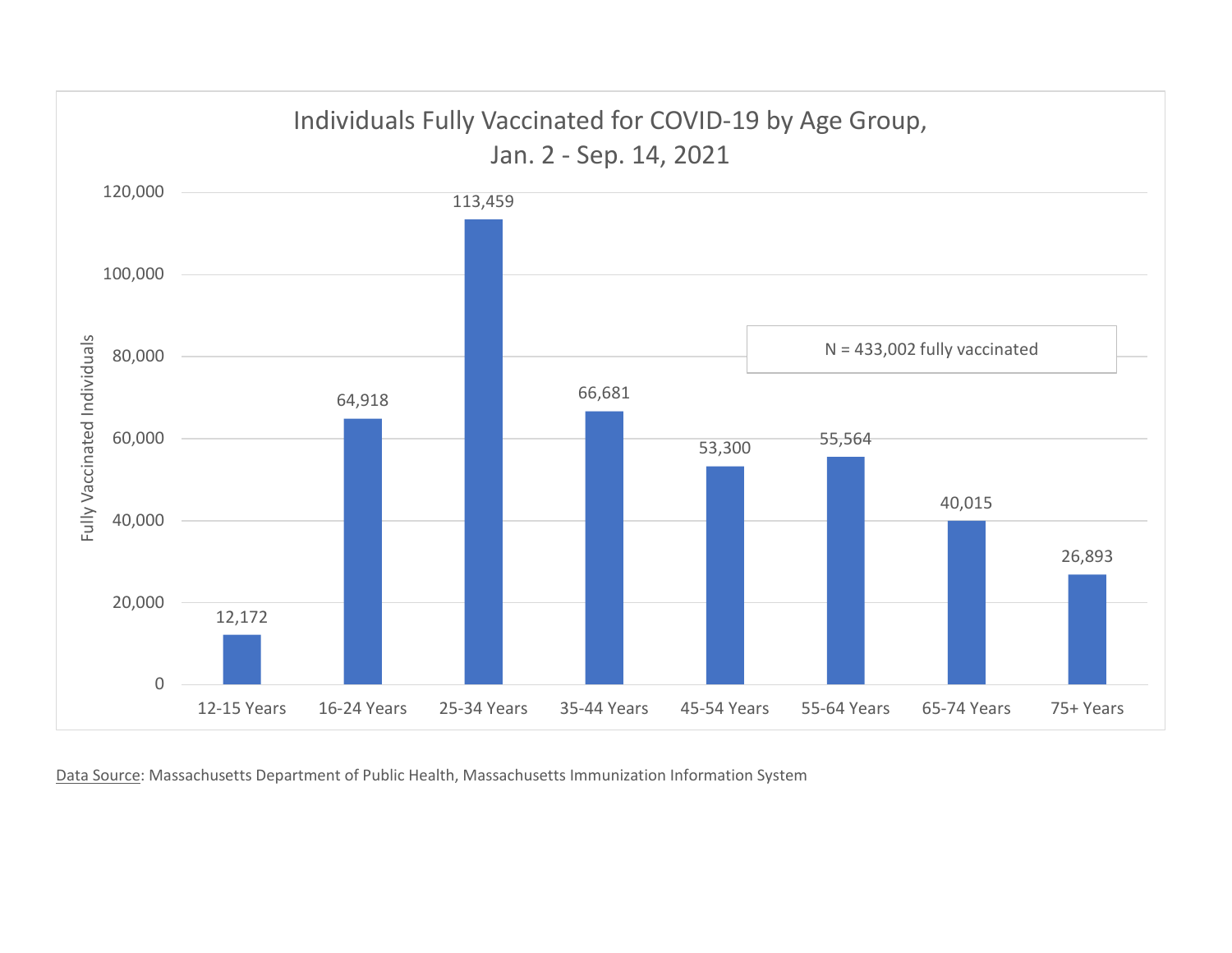

Percentage of overall Boston population fully vaccinated = 63.7%.

Data Sources: Massachusetts Department of Public Health, Massachusetts Immunization Information System; U.S. Census Bureau, American Community Survey, 2018 5-yr estimates (2014-2018)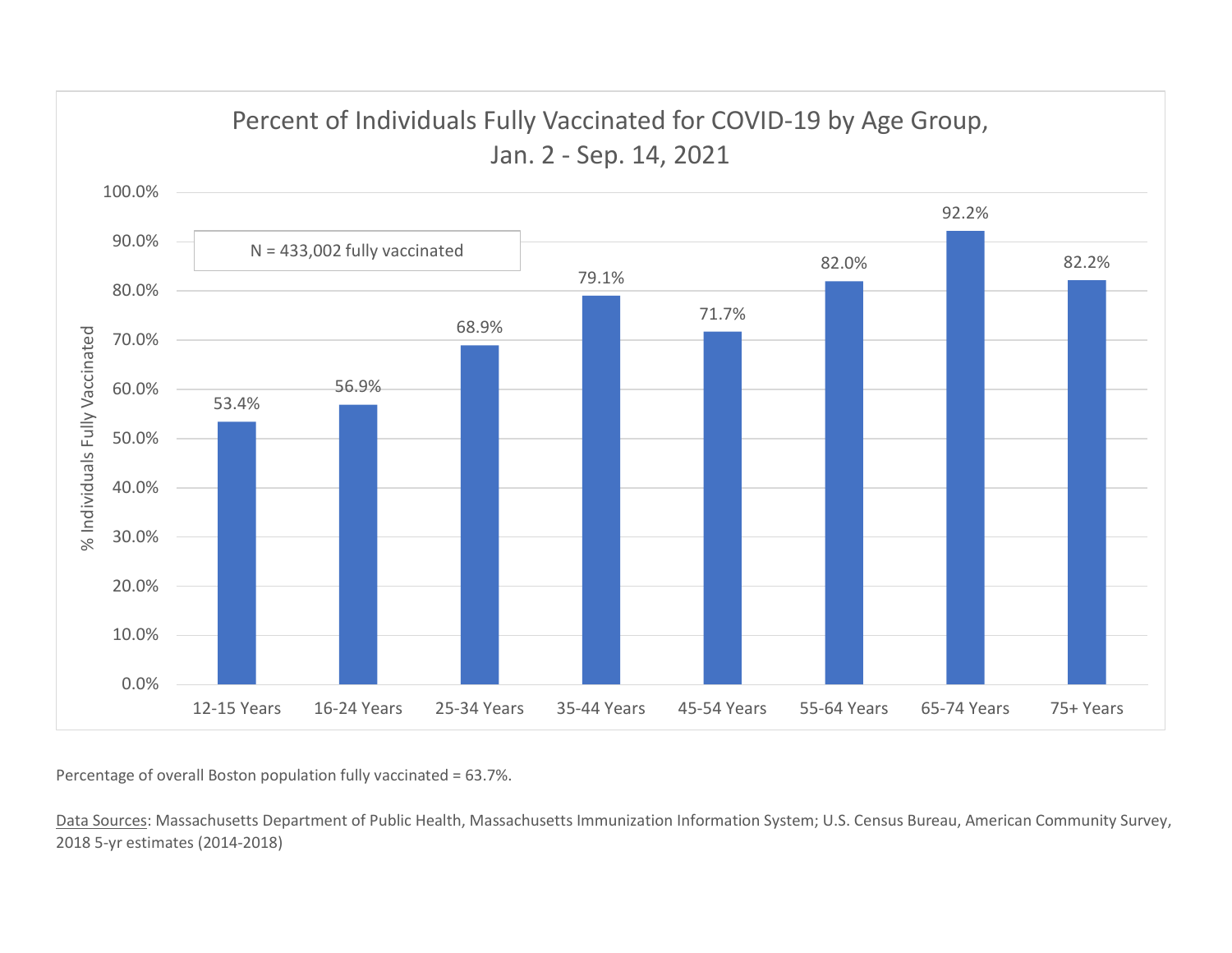

Asian/PI = Asian, Native Hawaiian, and Pacific Islander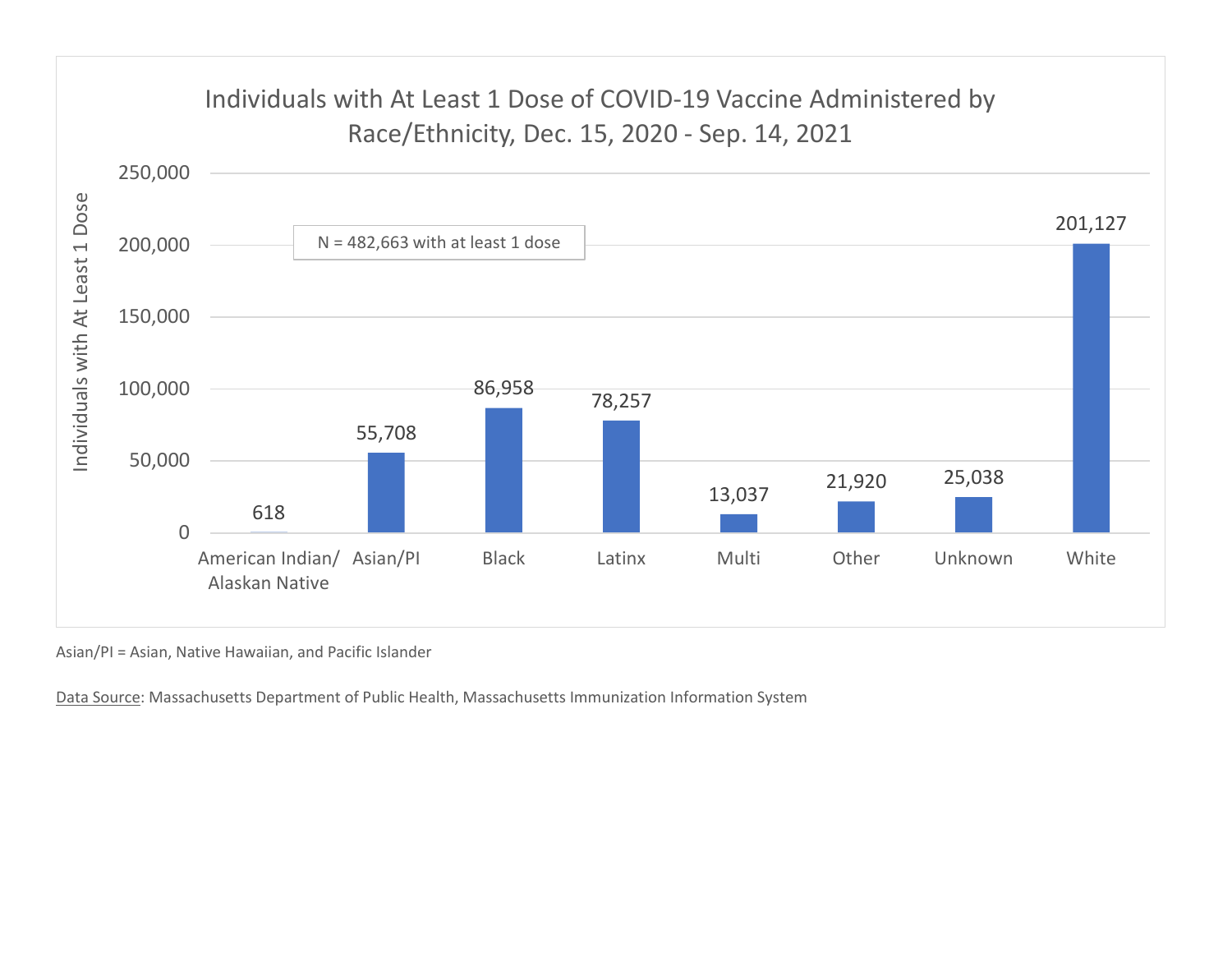

Asian/PI = Asian, Native Hawaiian, and Pacific Islander

\* Varies from Total N of Individuals with At Least 1 Dose (482,663) because data for residents who identify as Multiracial, Other, or Unknown are not included in this chart due to lack of comparable population data.

Percentage of overall Boston population with at least 1 dose = 71.0%.

Data Sources: Massachusetts Department of Public Health, Massachusetts Immunization Information System; U.S. Census Bureau, American Community Survey, 2018 5-yr estimates (2014-2018)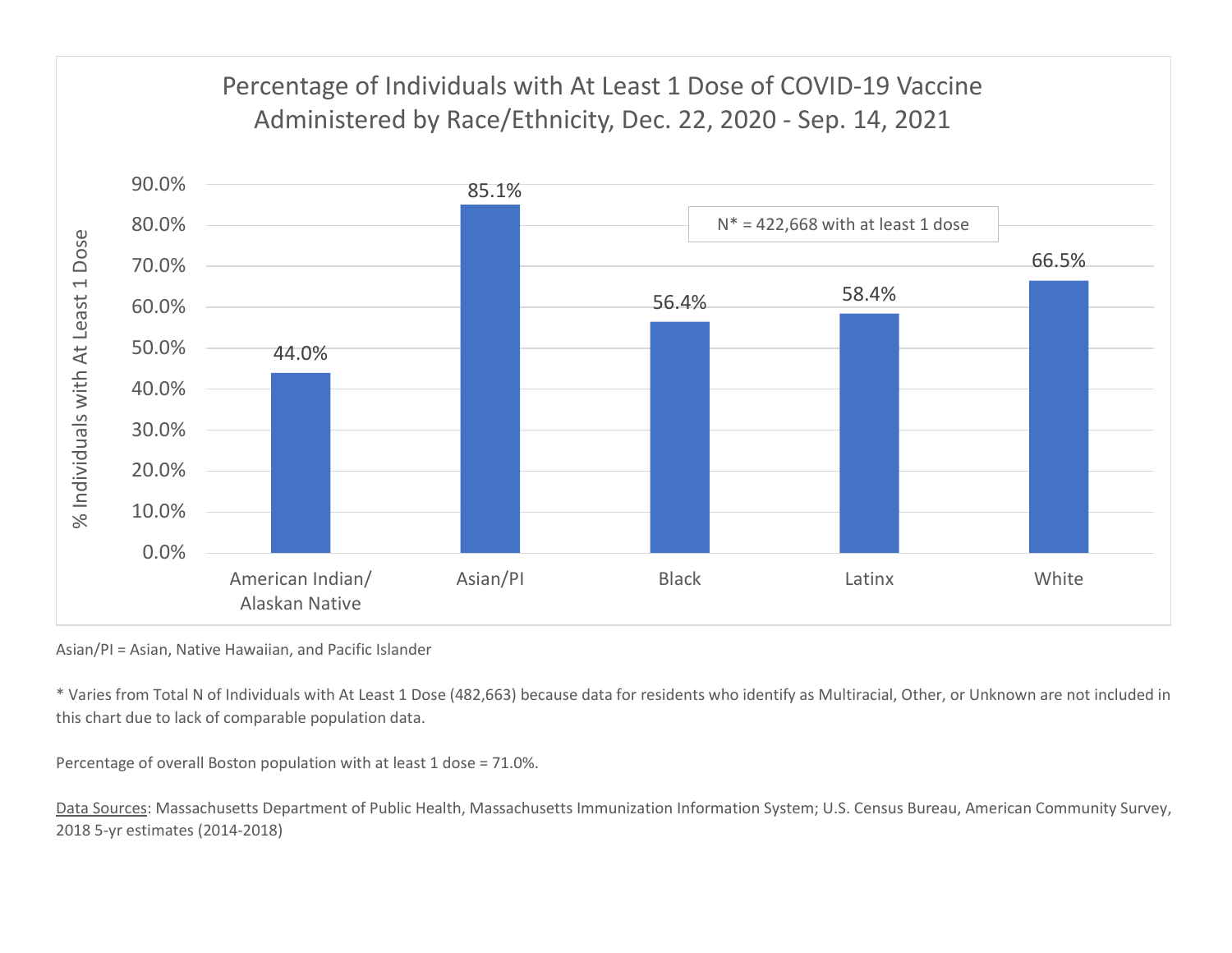

Asian/PI = Asian, Native Hawaiian, and Pacific Islander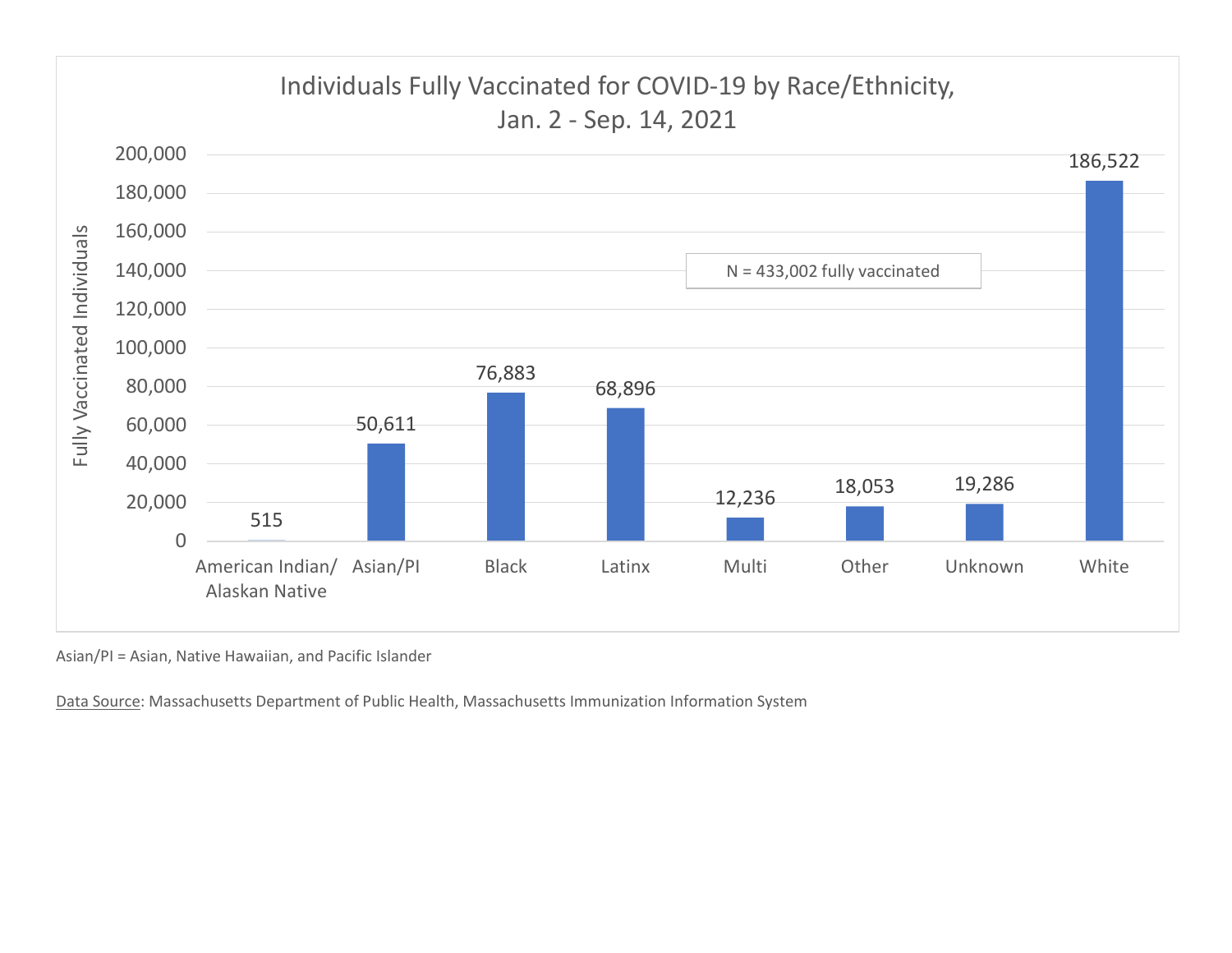

Asian/PI = Asian, Native Hawaiian, and Pacific Islander

\* Varies from Total N of Fully Vaccinated Individuals (433,002) because data for residents who identify as Multiracial, Other, or Unknown are not included in this chart due to lack of comparable population data.

Percentage of overall Boston population fully vaccinated = 63.7%.

Data Sources: Massachusetts Department of Public Health, Massachusetts Immunization Information System; U.S. Census Bureau, American Community Survey, 2018 5-yr estimates (2014-2018)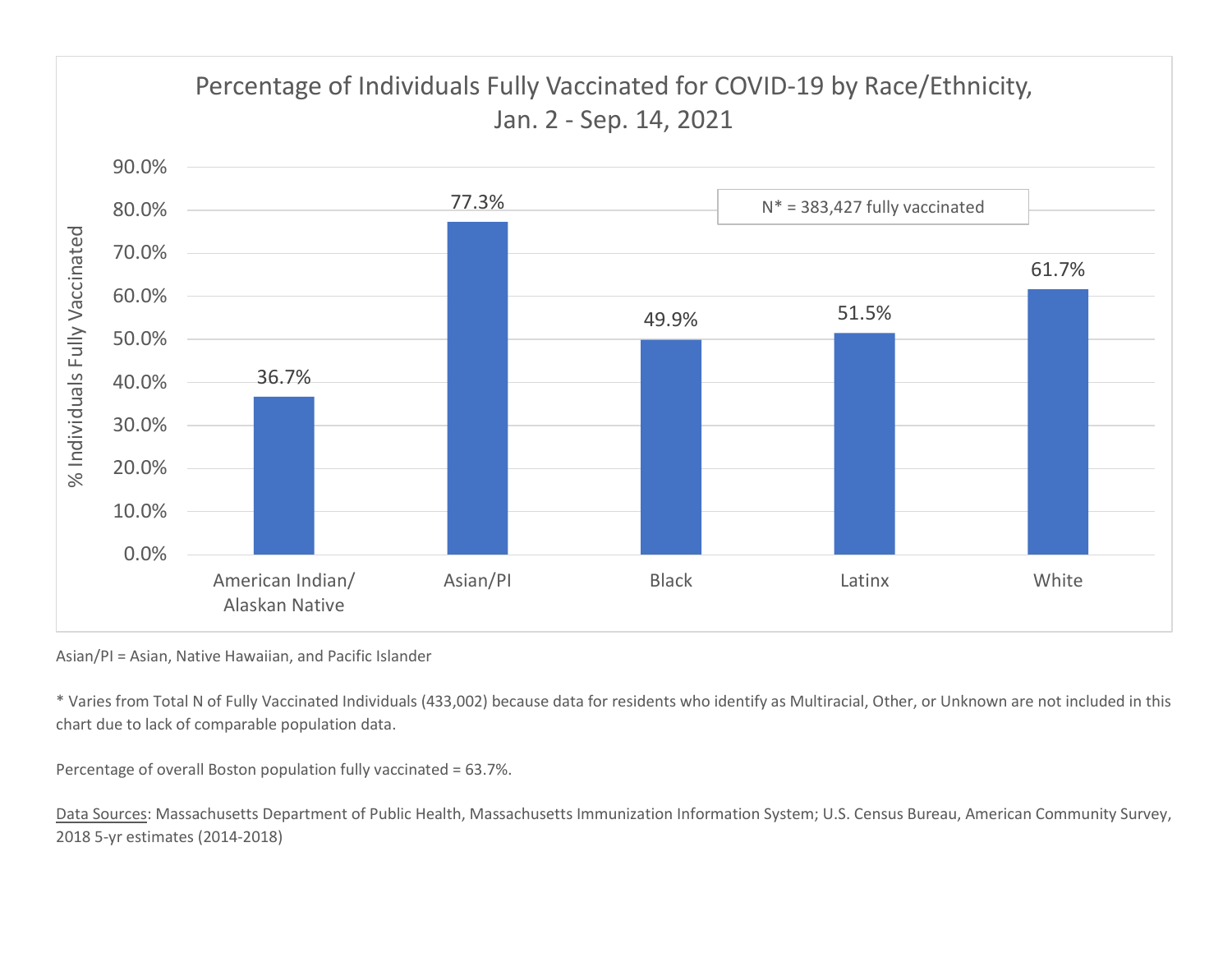

BB/BH/DT/NE/WE = Back Bay/Beacon Hill/Downtown/North End/West End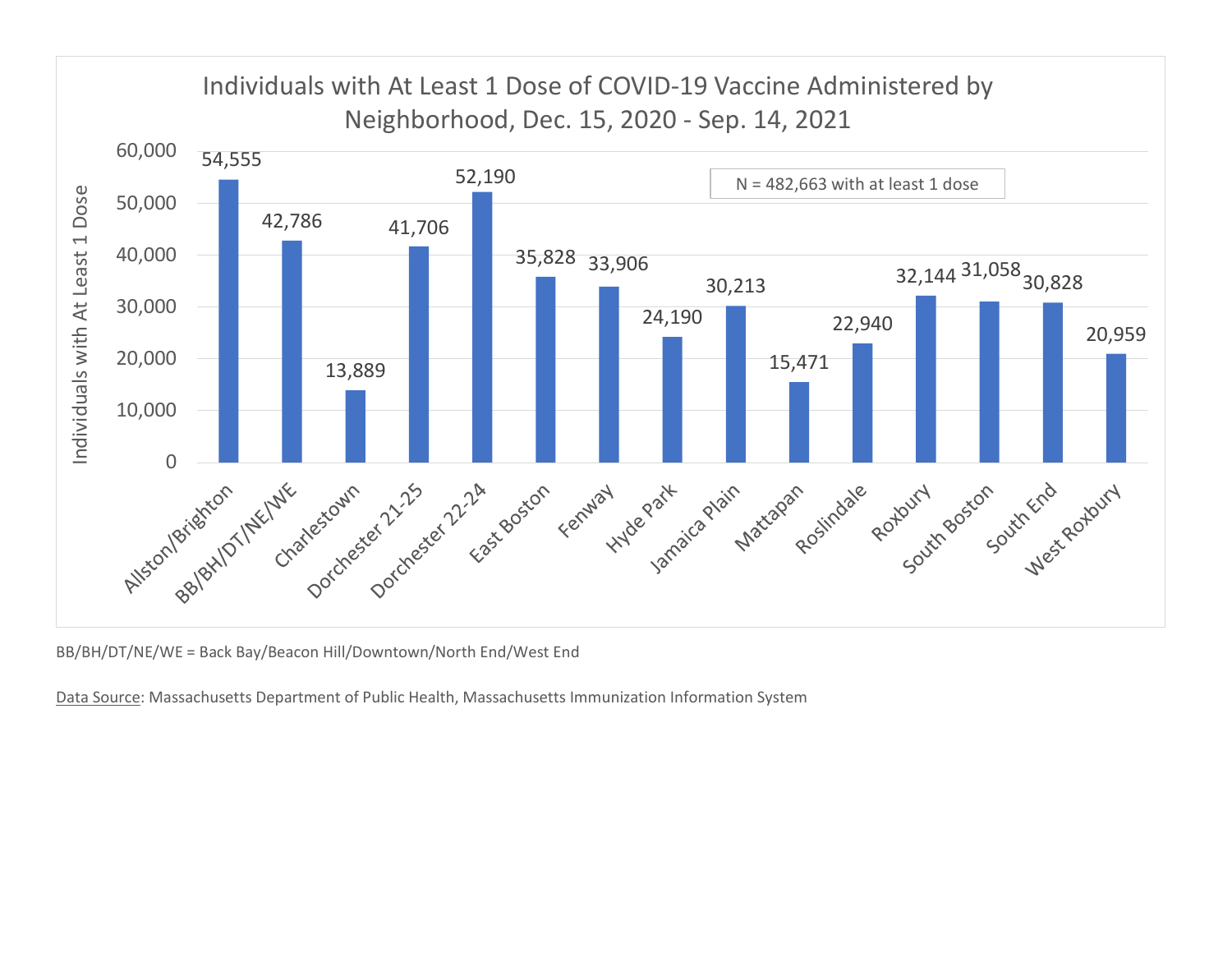

BB/BH/DT/NE/WE = Back Bay/Beacon Hill/Downtown/North End/West End

Percentage of overall Boston population with at least 1 dose = 71.0%.

Data Sources: Massachusetts Department of Public Health, Massachusetts Immunization Information System; U.S. Census Bureau, American Community Survey, 2018 5-yr estimates (2014-2018)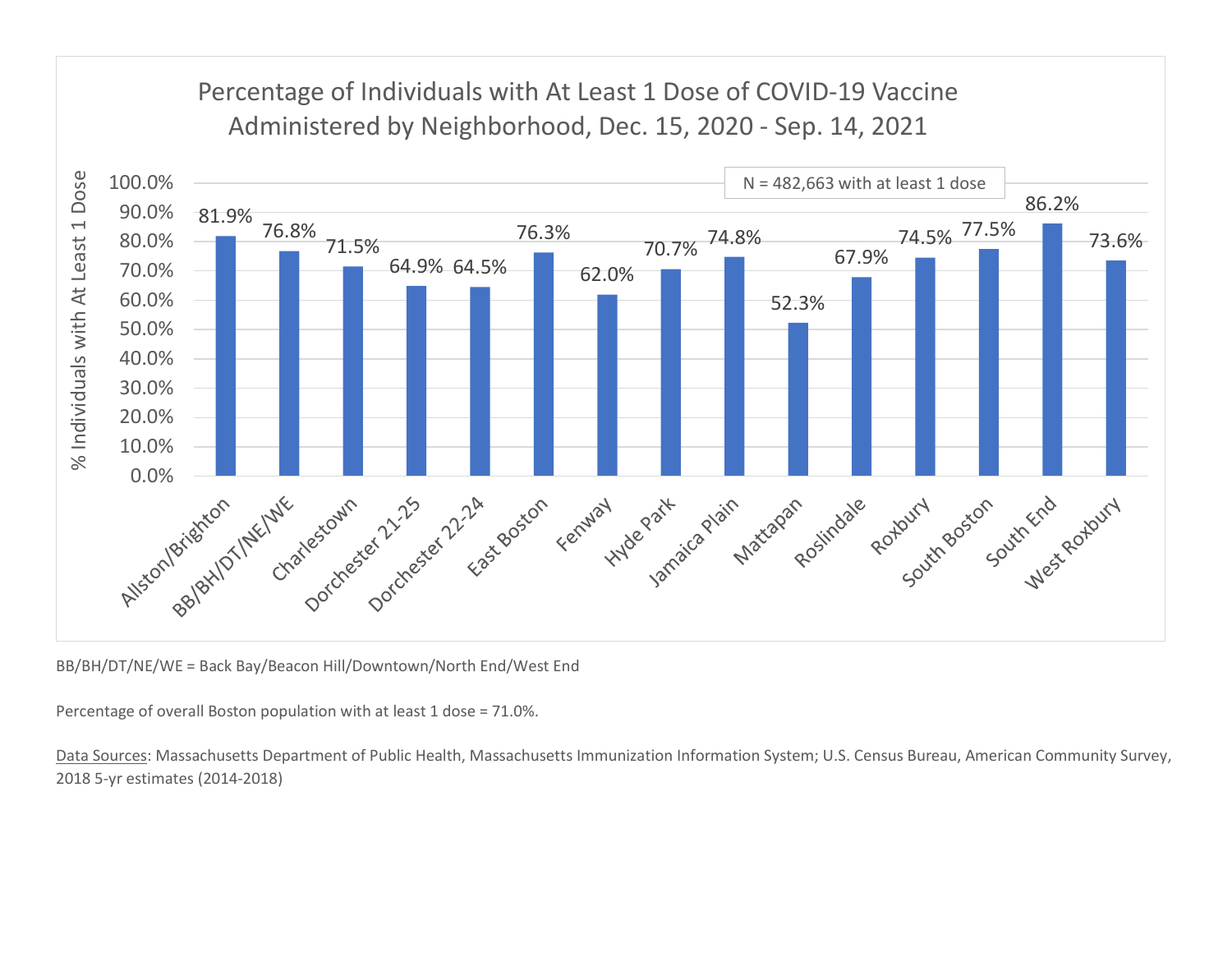

BB/BH/DT/NE/WE = Back Bay/Beacon Hill/Downtown/North End/West End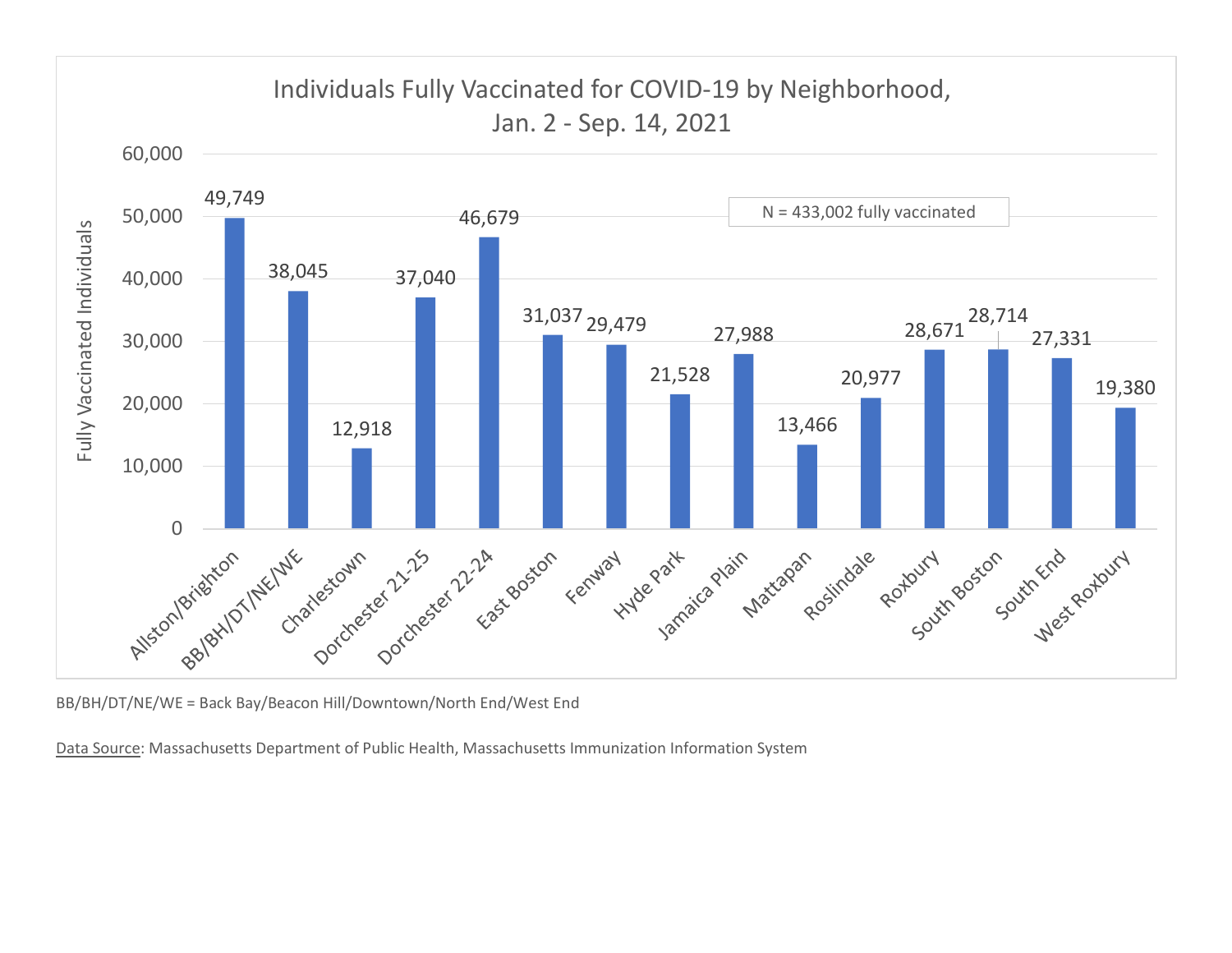

BB/BH/DT/NE/WE = Back Bay/Beacon Hill/Downtown/North End/West End

Percentage of overall Boston population fully vaccinated = 63.7%.

Data Sources: Massachusetts Department of Public Health, Massachusetts Immunization Information System; U.S. Census Bureau, American Community Survey, 2018 5-yr estimates (2014-2018)